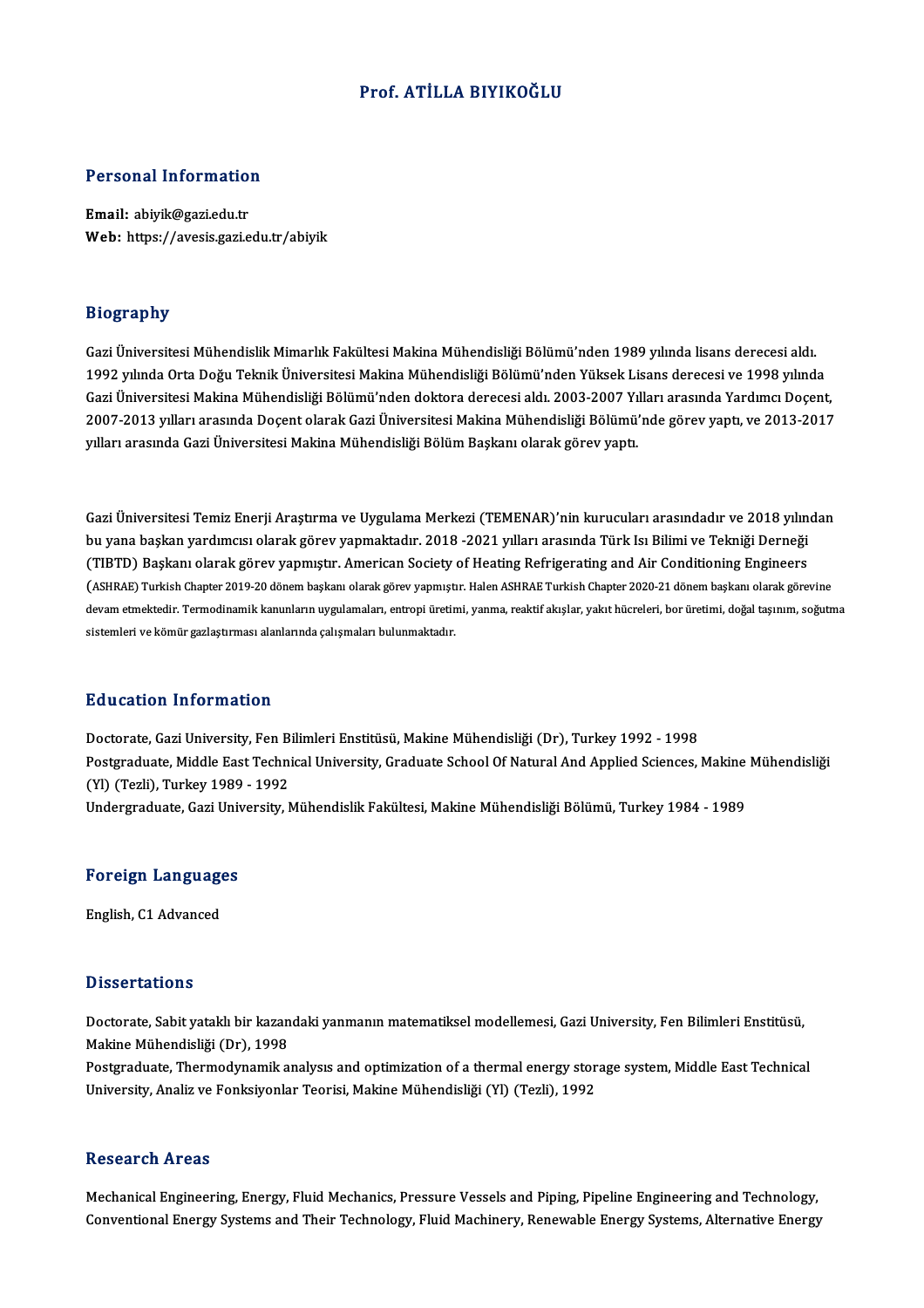Resources, Energy storage technologies, Solar energy, Hydrogen Technologies and Fuel Cells , Advanced Energy<br>Technologies, Coethermal anergy, Wind noven, Thermodynamics, Heat and Mass Transfor, Evels and Combustion Resources, Energy storage technologies, Solar energy, Hydrogen Technologies and Fuel Cells , Advanced Energy<br>Technologies, Geothermal energy, Wind power, Thermodynamics, Heat and Mass Transfer, Fuels and Combustion,<br>Heatin Resources, Energy storage technologies, Solar energy, Hydrogen Technologies and Fuel Cells , Advanced Energy<br>Technologies, Geothermal energy, Wind power, Thermodynamics, Heat and Mass Transfer, Fuels and Combustio<br>Heating, Technologies, Geothermal en<br>Heating, Refrigerating and Ai<br>Engineering and Technology

## Engineering and Technology<br>Academic Titles / Tasks

Academic Titles / Tasks<br>Professor, Gazi University, Mühendislik Fakültesi, Makine Mühendisliği Bölümü, 2013 - Continues<br>Assesiste Professor, Cazi University, Mühendislik Fakültesi, Makine Mühendisliği Bölümü, 2007, 7 Associate Articus 7 - 1 1912<br>Professor, Gazi University, Mühendislik Fakültesi, Makine Mühendisliği Bölümü, 2013 - Continues<br>Associate Professor, Gazi University, Mühendislik Fakültesi, Makine Mühendisliği Bölümü, 2007 - 2 Professor, Gazi University, Mühendislik Fakültesi, Makine Mühendisliği Bölümü, 2013 - Continues<br>Associate Professor, Gazi University, Mühendislik Fakültesi, Makine Mühendisliği Bölümü, 2007 - 2013<br>Assistant Professor, Gazi Associate Professor, Gazi University, Mühendislik Fakültesi, Makine Mühendisliği Bölümü, 20<br>Assistant Professor, Gazi University, Mühendislik Fakültesi, Makine Mühendisliği Bölümü, 20<br>Lecturer, Gazi University, Mühendislik Assistant Professor, Gazi University, Mühendislik Fakültesi, Makine Mühendisliği Bölümü, 2003 - 2007<br>Lecturer, Gazi University, Mühendislik Fakültesi, Makine Mühendisliği Bölümü, 2002 - 2003<br>Research Assistant, Gazi Univer Research Assistant, Gazi University, Mühendislik Fakültesi, Makine Mühendisliği Bölümü, 1989 - 2002<br>Academic and Administrative Experience

GaziUniversity,MühendislikFakültesi,MakineMühendisliğiBölümü,2013 -2016 Gazi University, Mühendislik Fakültesi, Makine Mühendisliği Bölümü, 2013 - 2016

#### Advising Theses

Advising Theses<br>BIYIKOĞLU A., Performance Analysıs Of An Organıc Rankıne Cycle System Usıng Concentrated Solar System Coupled<br>With Photoveltare Panels, Pestynduate, MÖZ(Student), 2020 TER VISING<br>PIYIKOĞLU A., Performance Analysis Of An Organic Rankine Cy<br>With Photovoltaic Panels, Postgraduate, M.ÖZ(Student), 2020<br>PIYIKOĞLU A. Investisation Of The Effect Of Synthotic Jot Use ( BIYIKOĞLU A., Performance Analysis Of An Organic Rankine Cycle System Using Concentrated Solar System Cou<br>With Photovoltaic Panels, Postgraduate, M.ÖZ(Student), 2020<br>BIYIKOĞLU A., Investigation Of The Effect Of Synthetic J

With Photovoltaic Panels, Postgraduat<br>BIYIKOĞLU A., Investigation Of The Eff<br>Postgraduate, V.AŞICI(Student), 2019<br>BIYIKOĞLU A. Determination Of II Vol BIYIKOĞLU A., Investigation Of The Effect Of Synthetic Jet Use On Wing Flow For Control Of Unmanned Aircraft,<br>Postgraduate, V.AŞICI(Student), 2019<br>BIYIKOĞLU A., Determination Of U-Value Limits Based On Cost Effectiveness F

Postgraduate, V.AŞICI(Student), 2019<br>BIYIKOĞLU A., Determınatıon Of U-Value Limits Based On Cost Effectiveness For Residential Buildings In Turkey Under<br>The Effect Of Heating And Cooling, Postgraduate, N.AYDIN(Student), 20 BIYIKOĞLU A., Determination Of U-Value Limits Based On Cost Effectiveness For Residential Buildings In Turkey Under<br>The Effect Of Heating And Cooling, Postgraduate, N.AYDIN(Student), 2019<br>BIYIKOĞLU A., Analytical Investiga

The Effect Of Heating And Cooling, Postgraduate,<br>BIYIKOĞLU A., Analytical Investigation Of The Eff<br>Cooling, Postgraduate, H.GEZER(Student), 2019<br>BIYIKOĞLU A. Desirm Of A Building Which Brodi BIYIKOĞLU A., Analytıcal Investigation Of The Effects Of Oxidation Formation On Heat Transfer Under The Effect Of Spray<br>Cooling, Postgraduate, H.GEZER(Student), 2019<br>BIYIKOĞLU A., Design Of A Building Which Produces Self E

Cooling, Postgraduate, H.GEZER(Student), 2019<br>BIYIKOĞLU A., Design Of A Building Which Produces Self I<br>Module Supported, Postgraduate, A.ARIK(Student), 2019<br>BIYIKOĞLU A. The Aspathermedynamyal Design Ard Sim BIYIKOĞLU A., Design Of A Building Which Produces Self Electricity With The Organic Rankine Cycle System With Storag<br>Module Supported, Postgraduate, A.ARIK(Student), 2019<br>BIYIKOĞLU A., The Aerothermodynamical Design And Si

Module Supported, Postgraduate, A.ARIK(Student), 2019<br>BIYIKOĞLU A., The Aerothermodynamıcal Design And Sin<br>Rankine Cycle, Postgraduate, M.Erbaş(Student), 2016 BIYIKOĞLU A., The Aerothermodynamıcal Design And Simulation Of Radial Turbines Used In Low Temperature Organic<br>Rankine Cycle, Postgraduate, M.Erbaş(Student), 2016<br>BIYIKOĞLU A., Düşük sıcaklık organik rankine çevrim uygulam

BIYIKOĞLU A., Düşük sıcaklık organik rankine çevrim uygulamalarında kullanılan radyal türbinin aerotermodinamik BIYIKOĞLU A., Düşük sıcaklık organik rankine çevrim uygulamalarında kullanılan radyal türbinin aerotermodinami<br>tasarımı ve simülasyonu, Postgraduate, M.ERBAŞ(Student), 2016<br>BIYIKOĞLU A., An Analytıcal Solution Of A 2-D Mod

tasarımı ve simülasyonu, Postgraduate,<br>BIYIKOĞLU A., An Analytıcal Solution O.<br>Postgraduate, S.ÇETİN(Student), 2015<br>BIYIKOĞLU A., Thermodimamia analysi BIYIKOĞLU A., An Analytical Solution Of A 2-D Model Of Cathode Side For A Proton Exchange Membrane<br>Postgraduate, S.ÇETİN(Student), 2015<br>BIYIKOĞLU A., Thermodynamic analysis of geothermal sourced power production system, Po

Postgraduate, S.ÇETİN(Student), 2015<br>BIYIKOĞLU A., Thermodynamic analysis of geothermal sourced power production system, Postgraduate,<br>R.YALÇINKAYA(Student), 2012

BIYIKOĞLU A., A numerical analysis of heat transfer in a micro channel heat sink, Postgraduate, İ.BURAK(Student), 2012 R.YALÇINKAYA(Student), 2012<br>BIYIKOĞLU A., A numerical analysis of heat transfer in a micro channel heat sink, Postgraduate, İ.BURAK(Student), 2012<br>BIYIKOĞLU A., NUMERICAL SOLUTION OF A PROTON EXCHANGE MEMBRANE FUEL CELL WI Postgraduate, C.ÖZGE(Student), 2007 BIYIKOĞLU A., NUMERICAL SOLUTION OF A PROTON EXCHANGE MEMBRANE FUEL CELL WITH STRAIGHT CHANNELS<br>Postgraduate, C.ÖZGE(Student), 2007<br>BIYIKOĞLU A., THE EFFECT OF BAFFLE BLOCKS IN FLOW CHANNEL TO PROTON EXCHANGE MEMBRANE FUEL

BIYIKOĞLU A., THE EFFECT OF BAFFLE BLOCKS IN FLOW CHANNEL TO PROTON EXCHANGE MEMBRANE FUEL CELL<br>CHARACTERISTICS, Postgraduate, H.ÖZTOPRAK(Student), 2007 BIYIKOĞLU A., THE EFFECT OF BAFFLE BLOCKS IN FLOW CHANNEL TO PROTON EXCHANGE MEMBRAN<br>CHARACTERISTICS, Postgraduate, H.ÖZTOPRAK(Student), 2007<br>BIYIKOĞLU A., Disodyum tetraborat üretiminde kullanılacak bir fırının tasarımı v

CHARACTERISTICS, Postgra<br>BIYIKOĞLU A., Disodyum te<br>E.YEKSAN(Student), 2006<br>BIYIKOĞLU A., Bratan geçil BIYIKOĞLU A., Disodyum tetraborat üretiminde kullanılacak bir fırının tasarımı ve imalatı, Postgraduate,<br>E.YEKSAN(Student), 2006<br>BIYIKOĞLU A., Proton geçiren membranlı bir yakıt hücresinin katot tarafının 1-b modelinin ana

E.YEKSAN(Student), 2006<br>BIYIKOĞLU A., Proton geçiren membranlı bir yakıt hücresinin katot tarafının 1-b modelinin analitik çözümü,<br>Postgraduate, Y.ERKAN(Student), 2006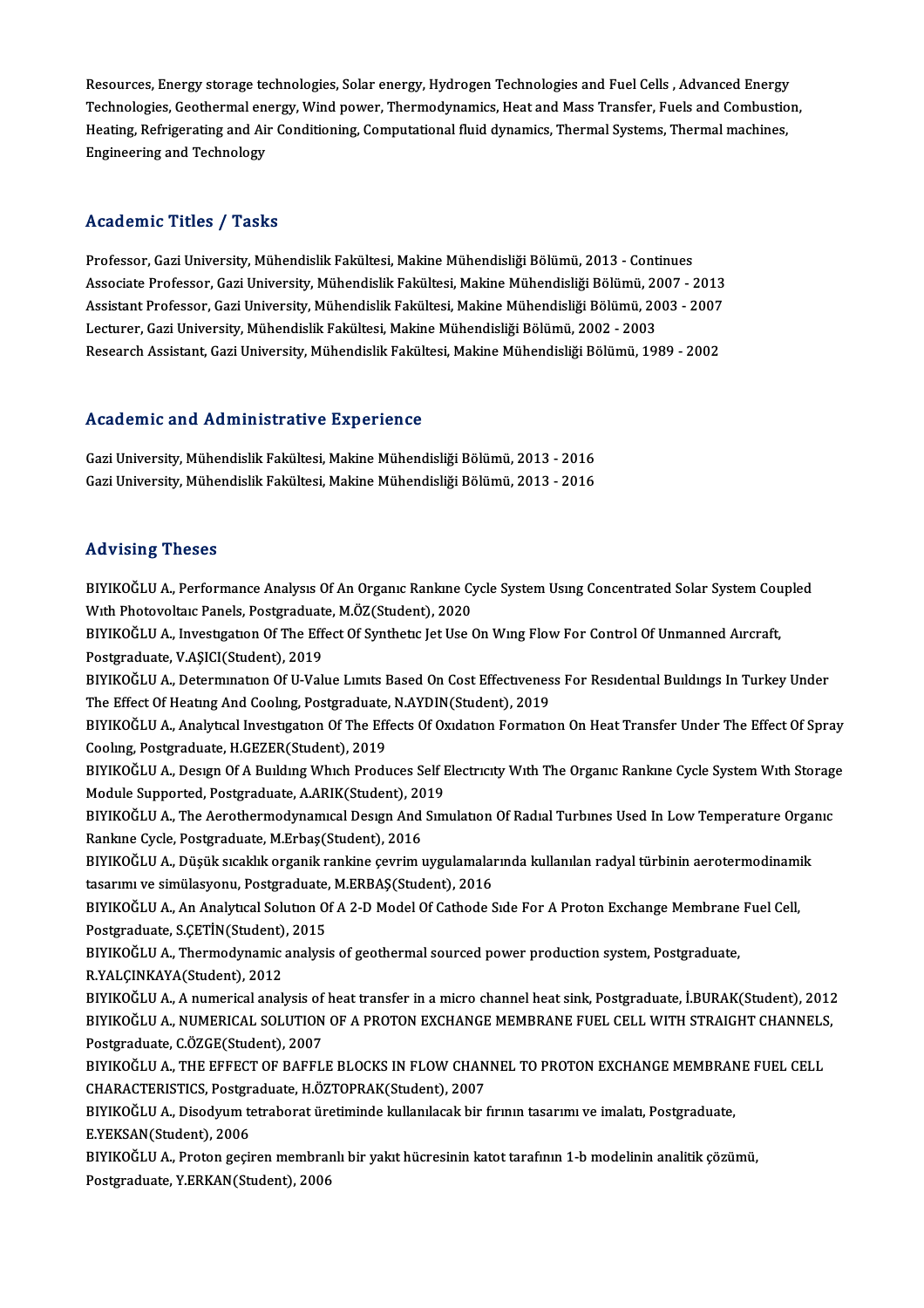### Articles Published in Journals That Entered SCI, SSCI and AHCI Indexes

I. Performance analysis of R134a vapor compression refrigeration systembased on CuO/CeO2mixture nco i abinone<br>Performance ana<br>nanorefrigerant<br>Mehamed H A G Performance analysis of R134a vapor compres<br>nanorefrigerant<br>Mohamed H. A. , ÇAMDALI Ü., BIYIKOĞLU A., Aktas M.<br>JOUPNAL OF THE PRAZU JAN SOCIETY OF MECHANIC nanorefrigerant<br>Mohamed H. A. , ÇAMDALI Ü., BIYIKOĞLU A., Aktas M.<br>JOURNAL OF THE BRAZILIAN SOCIETY OF MECHANICAL SCIENCES AND ENGINEERING, vol.44, no.5, 2022 (Journal<br>Indexed in SCI) Mohamed H. A.<br>JOURNAL OF TH<br>Indexed in SCI)<br>Development JOURNAL OF THE BRAZILIAN SOCIETY OF MECHANICAL SCIENCES AND ENGINEERING, vol.4<br>Indexed in SCI)<br>II. Development of thermal model for the determination of SLM process parameters<br>ÖVTEN V. RIVIVOČIJJA Indexed in SCI)<br>Development of therm<br>ÖKTEN K., BIYIKOĞLU A.<br>OPTICS AND LASER TECI Development of thermal model for the determination of SLM prod<br>ÖKTEN K., BIYIKOĞLU A.<br>OPTICS AND LASER TECHNOLOGY, vol.137, 2021 (Journal Indexed in SCI)<br>Determination of ontimum insulation thiskness by life sysle seat s ÖKTEN K., BIYIKOĞLU A.<br>OPTICS AND LASER TECHNOLOGY, vol.137, 2021 (Journal Indexed in SCI)<br>III. Determination of optimum insulation thickness by life cycle cost analysis for residential buildings in<br>Turkey OPTICS<br>Determ<br>Turkey<br>Avdin N Determination of opt<br>Turkey<br>Aydin N., BIYIKOĞLU A.<br>SCIENCE AND TECHNOL Turkey<br>Aydin N., BIYIKOĞLU A.<br>SCIENCE AND TECHNOLOGY FOR THE BUILT ENVIRONMENT, vol.27, no.1, pp.2-13, 2021 (Journal Indexed in SCI)<br>HEAT BEMOVAL IMBROVEMENT IN AN ENCLOSIJBE WITH ELECTRONIC COMBONENTS EOR AJR Aydin N., BIYIKOĞLU A.<br>SCIENCE AND TECHNOLOGY FOR THE BUILT ENVIRONMENT, vol.27, no.1, pp.2-13, 2021 (Journal Indexed i<br>IV. HEAT REMOVAL IMPROVEMENT IN AN ENCLOSURE WITH ELECTRONIC COMPONENTS FOR AIR<br>CONDITIONING DEVICES SCIENCE AND TECHNOLOGY<br>HEAT REMOVAL IMPROV<br>CONDITIONING DEVICES<br>YU MAZOČLUM Z. Cokala v IV. HEAT REMOVAL IMPROVEMENT IN AN ENCLOSURE WITH ELECTRONIC COMPONENTS FOR AIR CONDITIONING DEVICES<br>CONDITIONING DEVICES<br>YILMAZOĞLU M. Z. , Gokalp O., BIYIKOĞLU A. CONDITIONING DEVICES<br>YILMAZOĞLU M. Z. , Gokalp O., BIYIKOĞLU A.<br>JOURNAL OF ENHANCED HEAT TRANSFER, vol.26, no.1, pp.1-14, 2019 (Journal Indexed in SCI)<br>EEEECT OF AJR RURRLE INJECTION ON THE OVERALL HEAT TRANSEER COEEEICIEN YILMAZOĞLU M. Z. , Gokalp O., BIYIKOĞLU A.<br>JOURNAL OF ENHANCED HEAT TRANSFER, vol.26, no.1, pp.1-14, 2019 (Journal Indexed in SCI)<br>V. EFFECT OF AIR BUBBLE INJECTION ON THE OVERALL HEAT TRANSFER COEFFICIENT<br>Oktort K. BIVIKO JOURNAL OF ENHANCEI<br><mark>EFFECT OF AIR BUBB</mark><br>Oktent K., BIYIKOĞLU A.<br>JOUPNAL OF ENHANCEI EFFECT OF AIR BUBBLE INJECTION ON THE OVERALL HEAT TRANSFER COEFFICIENT<br>Oktent K., BIYIKOĞLU A.<br>JOURNAL OF ENHANCED HEAT TRANSFER, vol.25, no.3, pp.195-210, 2018 (Journal Indexed in SCI)<br>Design and multi objective entimiza Oktent K., BIYIKOĞLU A.<br>JOURNAL OF ENHANCED HEAT TRANSFER, vol.25, no.3, pp.195-210, 2018 (Journal Indexed in SCI)<br>VI. Design and multi-objective optimization of organic Rankine turbine ERBAŞM.,BIYIKOĞLUA. Design and multi-objective optimization of organic Rankine turbine<br>ERBAŞ M., BIYIKOĞLU A.<br>INTERNATIONAL JOURNAL OF HYDROGEN ENERGY, vol.40, no.44, pp.15343-15351, 2015 (Journal Indexed in SCI)<br>Effecte of different recorvei ERBAȘ M., BIYIKOĞLU A.<br>INTERNATIONAL JOURNAL OF HYDROGEN ENERGY, vol.40, no.44, pp.15343-1535<br>VII. Effects of different reservoir conditions on carbon-dioxide power cycle<br>PIVIKOĞLU A. Volsinkaya P. INTERNATIONAL JOURNAL<br>Effects of different reser<br>BIYIKOĞLU A., Yalcinkaya R.<br>ENEDCY CONVERSION AND VII. Effects of different reservoir conditions on carbon-dioxide power cycle<br>BIYIKOĞLU A., Yalcinkaya R.<br>ENERGY CONVERSION AND MANAGEMENT, vol.72, pp.125-133, 2013 (Journal Indexed in SCI) VIII. ON USAGE OF SUPER-CRITICAL CARBON-DIOXIDE IN A GEOTHERMAL POWER CYCLE Yalcinkaya R., BIYIKOĞLU A. ON USAGE OF SUPER-CRITICAL CARBON-DIOXIDE IN A GEOTHERMAL POWER CYCLE<br>Yalcinkaya R., BIYIKOĞLU A.<br>JOURNAL OF THE FACULTY OF ENGINEERING AND ARCHITECTURE OF GAZI UNIVERSITY, vol.27, no.3, pp.557-568,<br>2012 (Journal Indoved i Yalcinkaya R., BIYIKOĞLU A.<br>JOURNAL OF THE FACULTY OF<br>2012 (Journal Indexed in SCI)<br>A naramatris study an soal JOURNAL OF THE FACULTY OF ENGINEERING AND ARCHITECTURE OF GAZI U<br>2012 (Journal Indexed in SCI)<br>IX. A parametric study on coal gasification for the production of syngas<br>CUNCOP A Orbayorly M KASNAKOČLU C PIVIKOČLU A LIvel P 2012 (Journal Indexed in SCI)<br>A parametric study on coal gasification for the production of<br>GÜNGÖR A., Ozbayoglu M., KASNAKOĞLU C., BIYIKOĞLU A., Uysal B. Z.<br>CHEMICAL BARERS, vəl 66, nə 7, np.677,692,2012 (Journal Indeved A parametric study on coal gasification for the production of synga<br>GÜNGÖR A., Ozbayoglu M., KASNAKOĞLU C., BIYIKOĞLU A., Uysal B. Z.<br>CHEMICAL PAPERS, vol.66, no.7, pp.677-683, 2012 (Journal Indexed in SCI)<br>Enhancement of GÜNGÖR A., Ozbayoglu M., KASNAKOĞLU C., BIYIKOĞLU A., Uysal B. Z.<br>CHEMICAL PAPERS, vol.66, no.7, pp.677-683, 2012 (Journal Indexed in SCI)<br>X. Enhancement of cell characteristics via baffle blocks in a proton exchange membr CHEMICAL PAPERS, vol.66, no.7, pp.677-683, 2012 (Journal Indexed in SCI) Enhancement of cell characteristics via baffle blocks in a proton exchange membrane fuel cell<br>BIYIKOĞLU A., Oztoprak H.<br>SADHANA-ACADEMY PROCEEDINGS IN ENGINEERING SCIENCES, vol.37, no.2, pp.207-222, 2012 (Journal Indexed<br>i BIYIKO<br>SADHA<br>in SCI) Articles Published in Other Journals

- rticles Published in Other Journals<br>I. Determination of Optimum Insulation Thickness Based on Heating Load by Life-Cycle Cost Analysis<br>for Pesidential Buildings in Turkey For Published in State Journals<br>Determination of Optimum Insulatio<br>for Residential Buildings in Turkey Determination of Opt<br>for Residential Build<br>Aydin N., BIYIKOĞLU A.<br>JOUPNAL OF POLYTECL for Residential Buildings in Turkey<br>Aydin N., BIYIKOĞLU A.<br>JOURNAL OF POLYTECHNIC-POLITEKNIK DERGISI, vol.22, no.4, pp.901-911, 2019 (Journal Indexed in ESCI)<br>Peremetris Study of A Single Cell Broton Exchange Membrane Euel
- Aydin N., BIYIKOĞLU A.<br>I . JOURNAL OF POLYTECHNIC-POLITEKNIK DERGISI, vol.22, no.4, pp.901-911, 2019 (Journal Indexed in ESCI)<br>II. Parametric Study of A Single Cell Proton Exchange Membrane Fuel Cell For A Bundle of St JOURNAL<br>Parametr<br>Channels<br>PIVIKOČI I Parametric Study of A<br>Channels<br>BIYIKOĞLU A., Alpat C. Ö.<br>Cari Üniversitesi Fen Bili
	- Channels<br>BIYIKOĞLU A., Alpat C. Ö.<br>Gazi Üniversitesi Fen Bilimleri Dergisi Part: C Tasarım ve Teknoloji, vol.24, no.4, pp.883-899, 2011 (Refereed BIYIKOĞLU A., Alpat C. Ö.<br>Gazi Üniversitesi Fen Bilimleri<br>Journals of Other Institutions)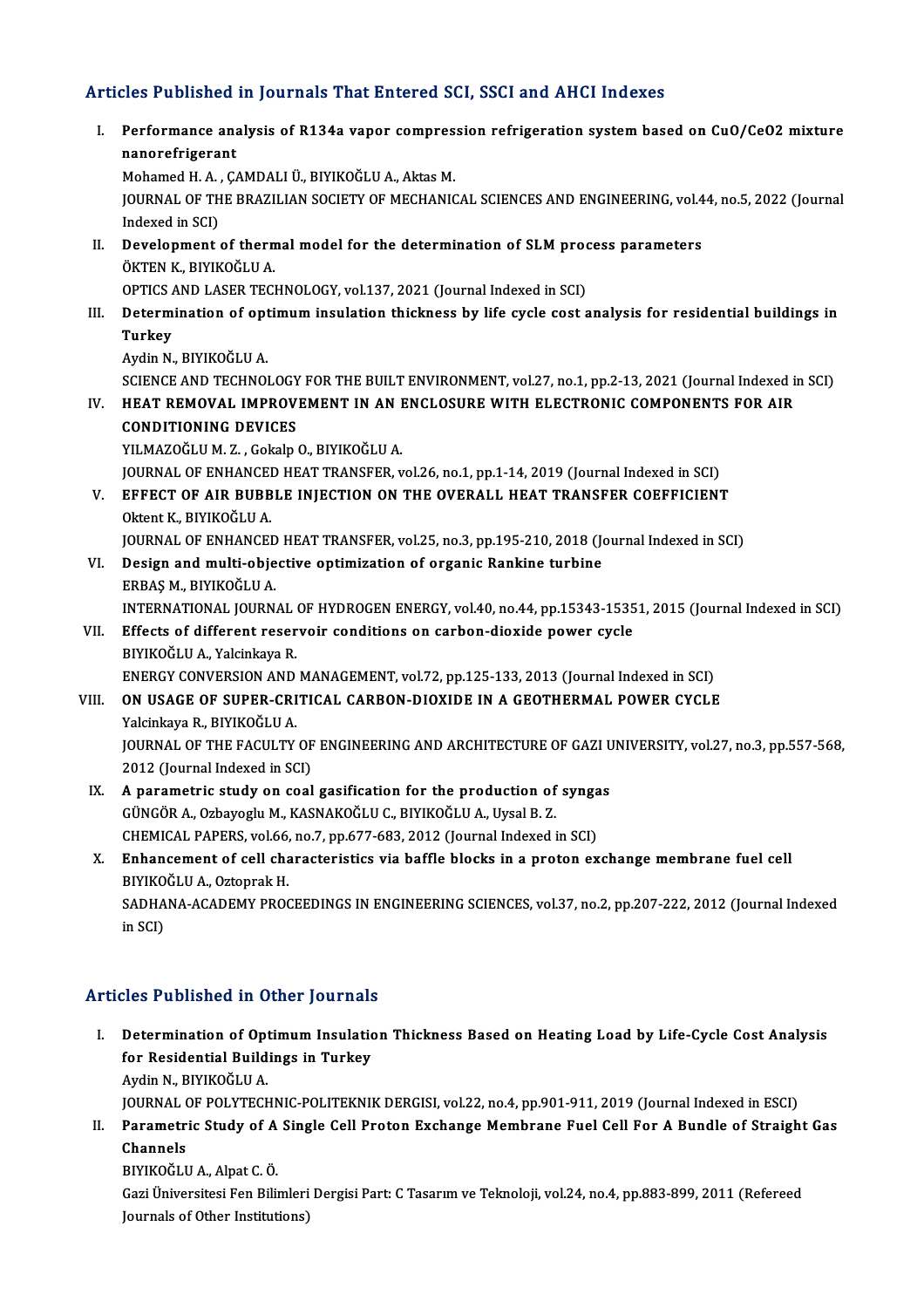### Books&Book Chapters

- OOks & Book Chapters<br>I. PROGRAMMING BOOK FOR FORTRAN77 **BIYIKOĞLUA., GÜNAYE.<br>BIYIKOĞLUA., GÜNAYE.<br>Cari Üniversitesi. Arkara** PROGRAMMING BOOK FOR F<br>BIYIKOĞLU A., GÜNAY E.<br>Gazi Üniversitesi, Ankara, 2016<br>WORKBOOK FOR FORTBANZ I . WORKBOOK FOR FORTRAN77
- Gazi Üniversitesi, Ankara<br>WORKBOOK FOR FOR<br>GÜNAY E., BIYIKOĞLU A.<br>Cari Üniversitesi, Ankara WORKBOOK FOR FORTRAN7<br>GÜNAY E., BIYIKOĞLU A.<br>Gazi Üniversitesi, Ankara, 2016

## Gazi Üniversitesi, Ankara, 2016<br>Refereed Congress / Symposium Publications in Proceedings

efereed Congress / Symposium Publications in Proceedings<br>I. Parametric Analysis and Optimization of Low TemperatureOrganic Rankine Cycle Scenarios<br>AZM, RIVIKOČLILA oma dongress<br>Parametric Analys<br>öz M., BIYIKOĞLU A.<br>Eth International Co. Parametric Analysis and Optimization of Low TemperatureOrganic Rankine Cycle Scenarios<br>öz M., BIYIKOĞLU A.<br>5th International Conference on Advances in Mechanical Engineering ICAME2019, İstanbul, Turkey, 17 - 19<br>Desember 20 öz M., BIYIKOĞLI<br>5th International<br>December 2019<br>Eksanii ve Ontii

5th International Conferenc<br>December 2019<br>II. Ekserji ve Optimizasyon<br>PIVIΚΩČI II Δ

- December 2019<br>II. Ekserji ve Optimizasyon<br>BIYIKOĞLU A.
	-

```
Ekserji ve Optimizasyon<br>BIYIKOĞLU A.<br>14. Ulusal Tesisat Mühendisliği Kongresi, TESKON 2019, İzmir, Turkey, 17 - 20 April 2019<br>Effect of water and air bubble injection te best transfor.
```
- III. Effect of water and air bubble injection to heat transfer<br>ÖKTEN K., BIYIKOĞLU A.
- 14. Ulusal Tesisat Mühen<br>Effect of water and ai:<br>ÖKTEN K., BIYIKOĞLU A.<br>4th International Conform

4th International Conference on Innovations and Emerging Trends in Mechanical Engineering, 26 - 27 March 2019

- IV. Thermodynamic Limits for Buildings: Energy vs. Exergy KILKIŞb.,BIYIKOĞLUA. 2019 ASHRAE Winter Conference, United States Of America, 12 - 16 January 2019
- KILKIŞ b., BIYIKOĞLU A.<br>2019 ASHRAE Winter Conference, United States Of America, 12 16 January 2019<br>V. Ozsunar A Biyikoglu A Kilkis B Determination of Heat Transfer Coefficient between Heated Floor and<br>Space Heing th 2019 ASHRAE Winter Conference, United States Of America, 12 - 16 January 2019<br>Ozsunar A Biyikoglu A Kilkis B Determination of Heat Transfer Coefficie<br>Space Using the Principles of ANSI ASHRAE Standard 138 Test Chamber<br>FVRE Ozsunar A Biyikoglu A Kilkis B Determination<br>Space Using the Principles of ANSI ASHRAE St<br>EVREN M. F., ÖZSUNAR A., BIYIKOĞLU A., KILKIŞ B.<br>ASHRAE Winter Conference 28 January - 01 Febru Space Using the Principles of ANSI ASHRAE Standard 138 Test Chamber<br>EVREN M. F., ÖZSUNAR A., BIYIKOĞLU A., KILKIŞ B.<br>ASHRAE Winter Conference, 28 January - 01 February 2017 EVREN M. F. , ÖZSUNAR A., BIYIKOĞLU A., KILKIŞ B.<br>ASHRAE Winter Conference, 28 January - 01 February 2017<br>VI. Determination of Heat Transfer Coefficient Between Heated Floor and Space Using the Principles of<br>ANSI (ASHRAE S
- ASHRAE Winter Conference, 28 January 01 Feb<br>Determination of Heat Transfer Coefficient<br>ANSI/ASHRAE Standard 138 Test Chamber<br>Eyron M. E., ÖZSUNAR A, RIVIZOČUJA, Killie R Determination of Heat Transfer Coefficient<br>ANSI/ASHRAE Standard 138 Test Chamber<br>Evren M. F. , ÖZSUNAR A., BIYIKOĞLU A., Kilkis B.<br>ASHPAE Winter Conference Nevede United State ANSI/ASHRAE Standard 138 Test Chamber<br>Evren M. F. , ÖZSUNAR A., BIYIKOĞLU A., Kilkis B.<br>ASHRAE Winter Conference, Nevada, United States Of America, 28 January - 01 February 2017, vol.123, pp.71-81<br>A Nawborn Ingubater with Evren M. F., ÖZSUNAR A., BIYIKOĞLU A., Kilkis B.<br>ASHRAE Winter Conference, Nevada, United States Of .<br>VII. **A Newborn Incubator with a Laminar Flow Unit**<br>VII MAZOĞLU M Z. BIYIKOĞLU A
- ASHRAE Winter Conference, Neva<br>**A Newborn Incubator with a L<br>YILMAZOĞLU M. Z., BIYIKOĞLU A.<br>ASHPAE Winter Conference, Neva** A Newborn Incubator with a Laminar Flow Unit<br>YILMAZOĞLU M. Z. , BIYIKOĞLU A.<br>ASHRAE Winter Conference, Nevada, United States Of America, 28 January - 01 February 2017<br>PROTON CECIRCEN MEMPRANLL RIR YAKIT HÜCRESININ KATOT TA YILMAZOĞLU M. Z. , BIYIKOĞLU A.<br>ASHRAE Winter Conference, Nevada, United States Of America, 28 January - 01 February 2017<br>VIII. PROTON GEÇİRGEN MEMBRANLI BİR YAKIT HÜCRESİNİN KATOT TARAFINDAKİ 2B TRANSPORT<br>OLAYLARININ

ASHRAE Winter Conference, Nevada, United S<br>PROTON GEÇİRGEN MEMBRANLI BİR YA<br>OLAYLARININ ANALİTİK MODELLEMESİ<br>Selabattin 6. BIYIYOĞI II A

selahattin ç., BIYIKOĞLU A.

ULIBTK'15 20.Ulusal IsıBilimiveTekniğiKongresi,Balıkesir,Turkey,2 -05 September 2015

## selahattin ç., BIYIKOĞLU A.<br>ULIBTK'15 20. Ulusal Isı Bilimi ve Tekniği Kongresi, Balıkesir, Turkey, 2 - 05 September 2015<br>IX. ATIK ISI GERİ KAZANIMI İÇİN GELİŞTİRİLEN KOMBİNE ELEKTRİK ÜRETİM SİSTEMİNİN<br>TERMODİNAMİK ANA ULIBTK'15 20. Ulusal Isı Bilin<br>ATIK ISI GERİ KAZANIMI İ<br>TERMODİNAMİK ANALİZİ<br>sevginun ta PIVIKOĞI II A. HO ATIK ISI GERİ KAZANIMI İÇİN G<br>TERMODİNAMİK ANALİZİ<br>sevginur t., BIYIKOĞLU A., HORUZ İ.<br>III IPTE'15.20, Husal Isı Bilimi ve T.

TERMODİNAMİK ANALİZİ<br>sevginur t., BIYIKOĞLU A., HORUZ İ.<br>ULIBTK'15 20. Ulusal Isı Bilimi ve Tekniği Kongresi, Balıkesir, Turkey, 2 - 05 September 2015 sevginur t., BIYIKOĞLU A., HORUZ İ.<br>ULIBTK'15 20. Ulusal Isı Bilimi ve Tekniği Kongresi, Balıkesir, Turkey, 2 - 05<br>X. DEVELOPMENT OF A SWIRL NOZZLE FOR POWDER TECHNOLOGY<br>Sefuacju M.A., ERRAS M. USLAN İ. RIVIKOĞLU A

ULIBTK'15 20. Ulusal Isı Bilimi ve Tekniği Kongresi<br>DEVELOPMENT OF A SWIRL NOZZLE FOR PO<br>Sofuoglu M. A. , ERBAŞ M., USLAN İ., BIYIKOĞLU A.<br>ASME International Mechanical Engineering Congr DEVELOPMENT OF A SWIRL NOZZLE FOR POWDER TECHNOLOGY<br>Sofuoglu M. A. , ERBAŞ M., USLAN İ., BIYIKOĞLU A.<br>ASME International Mechanical Engineering Congress and Exposition (IMECE2013), California, United States Of<br>America 15 -Sofuoglu M. A. , ERBAŞ M., USLAN<br>ASME International Mechanical En<br>America, 15 - 21 November 2013<br>DESICN AND OPTIMIZATION O ASME International Mechanical Engineering Congress and Exposition (IMECE2013), California, United States O<br>America, 15 - 21 November 2013<br>XI. DESIGN AND OPTIMIZATION OF A LOW TEMPERATURE ORGANIC RANKINE CYCLE AND TURBINE<br>F

America, 15 - 21 November 2013<br>XI. DESIGN AND OPTIMIZATION OF A LOW TEMPERATURE ORGANIC RANKINE CYCLE AND TURBINE<br>ERBAŞ M., Sofuoglu M. A. , BIYIKOĞLU A., USLAN İ. ASME International Mechanical Engineering Congress and Exposition (IMECE2013), California, United States Of